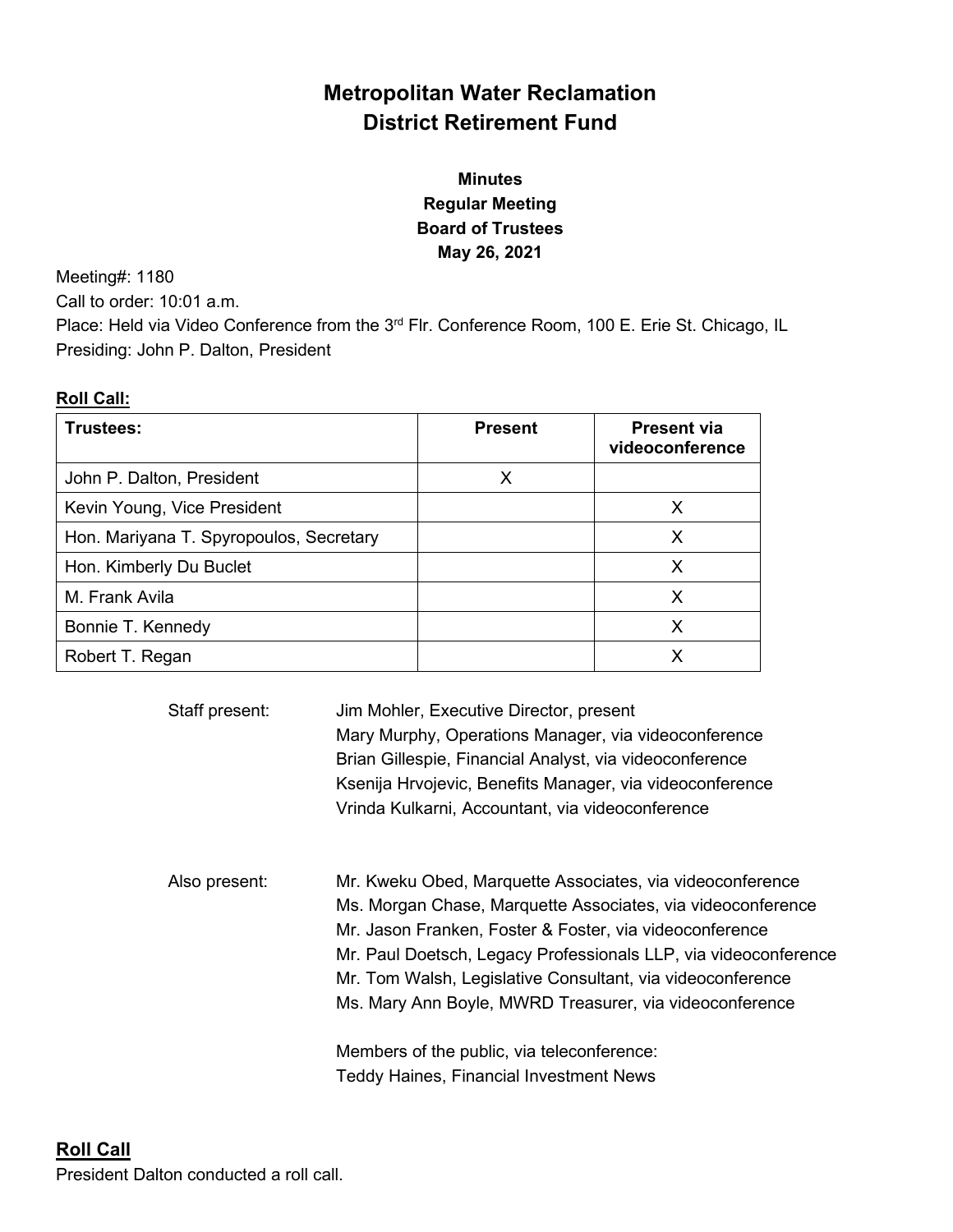### **Meeting Notice**

President Dalton stated for the record that since Governor Pritzker has issued a disaster declaration regarding public health concerns from COVID-19, the monthly meeting of the MWRDRF Board will be conducted remotely and in accordance with section ILCS 120 7(e) of the Illinois Open Meetings Act.

### **Meeting attendance**

To ensure that the minutes of the meeting are properly recorded, anyone attending the meeting via teleconference outside the Board members, Fund consultants, and pertinent Fund staff, were asked to identify themselves and affiliation, if any.

### **Public Comment**

President Dalton solicited public comments; there were none.

# **Regular Business**

Approval Special Meeting Minutes – April 13, 2021 *Motion to approve by Trustee Avila. Seconded by Vice President Young, unanimously approved by roll call vote.*

### Approval Regular Meeting Minutes – April 28, 2021

*Motion to approve by Vice President Young. Seconded by Trustee Kennedy, unanimously approved by roll call vote.*

Approval of Executive Session Minutes – April 28, 2021

*Motion to approve by Trustee Regan. Seconded by Vice President Young, unanimously approved by roll call vote.*

# Approval of Meeting Agenda – May 26, 2021

*Motion to approve by Commissioner Spyropoulos. Seconded by Trustee Kennedy, unanimously approved by roll call vote.*

# **Consent Agenda**

Administrative Expenses, 16 items, \$153,282.47 *Motion to approve by Trustee Regan. Seconded by Vice President Young, unanimously approved by roll call vote.*

### Investment Expenses, 15 items, \$980,586.79

*Motion to approve by Vice President Young. Seconded by Commissioner Spyropoulos, unanimously approved by roll call vote.*

### Employee Annuitants - 42 new retirees, \$273,233.39 total monthly

*Motion to approve by Commissioner Spyropoulos. Seconded by Trustee Kennedy, unanimously approved by roll call vote.* 

Surviving Spouse & Child Annuitants – 2 new surviving spouse annuities, \$25,668.75 total monthly *Motion by Trustee Regan. Seconded by Trustee Kennedy, unanimously approved by roll call vote.* 

# **Consent Agenda, continued**

Refunds - 19 refunds, \$599,099.45

*Motion to approve by Vice President Young. Seconded by Trustee Kennedy, unanimously approved by roll call vote.*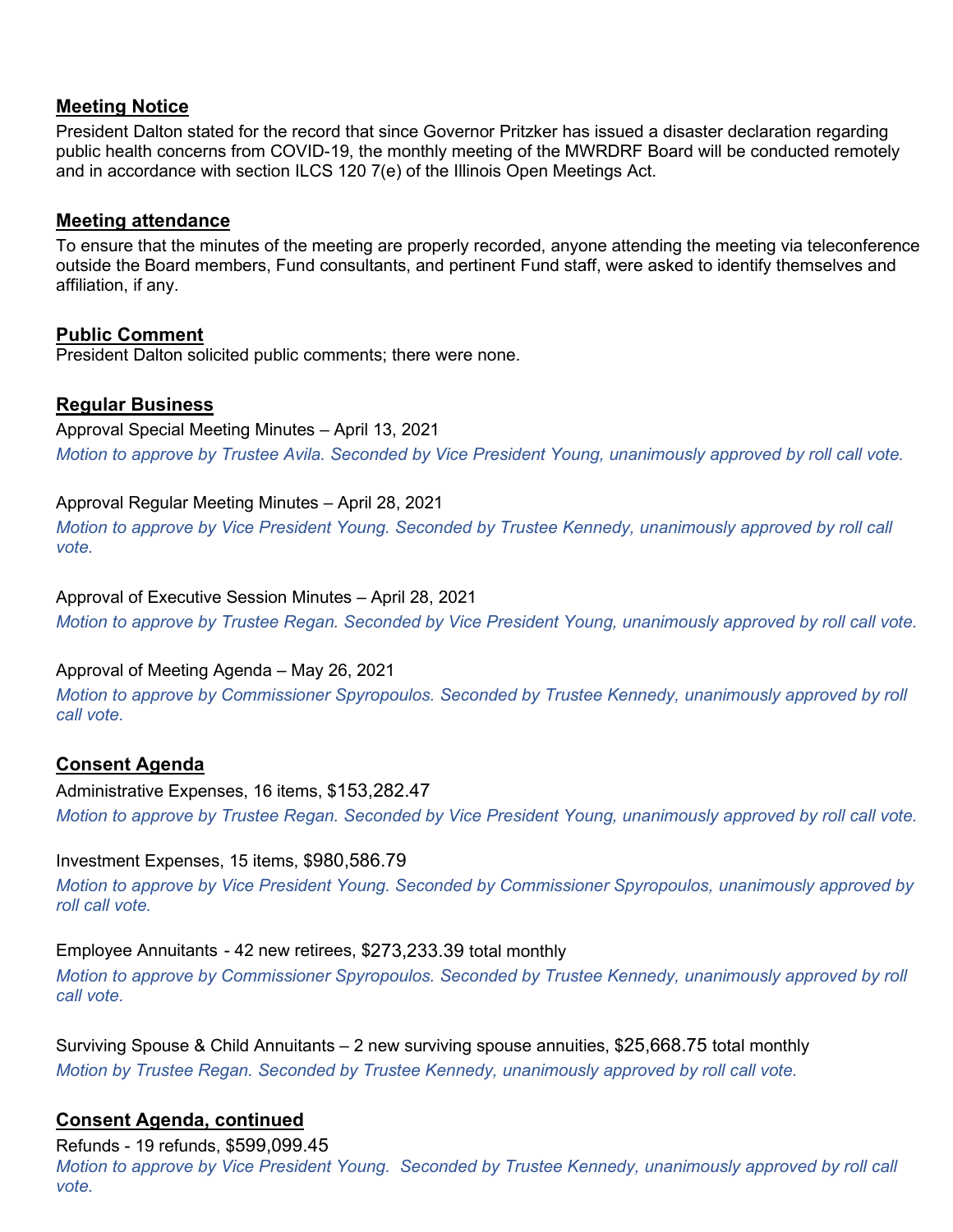#### Duty Disability, benefits for 9 persons

*Motion to approve by Trustee Regan. Seconded by Trustee Kennedy, unanimously approved by roll call vote.*

#### Ordinary Disability, benefits for 3 persons

*Motion to approve by Commissioner Spyropoulos. Seconded by Vice President Young, unanimously approved by roll call vote.*

Mr. Mohler thanked Ms. Hrvojevic and the Benefits staff for all their efforts processing retirement applications this retirement season.

### **Administrative**

#### **Cash Allocation**

Mr. Mohler reported the following regarding necessary investment withdrawals and funding of upcoming payrolls.

#### *For projected June 2021 disbursements of \$16.8M*

Mr. Mohler reported that June 2021 disbursements are expected to be \$16.8M. Due to having sufficient liquidity, no investment assets will need to be liquidated for June disbursements.

#### *For projected July 2021 disbursements of \$16.6M*

Mr. Mohler reported that July 2021 projected disbursements are \$16.6M. Fund staff projects \$11.7M of invested assets will need to be liquidated to honor them. Staff recommends needed liquidity from the following sources:

| <b>Investment Manager</b> | <b>Investment Mandate</b> | (SM)    |
|---------------------------|---------------------------|---------|
| Ariel Investments         | Small/Mid Cap             | \$11.7M |

*Motion by Trustee Regan to approve staff's recommendation for necessary liquidity. Seconded by Vice President Young, unanimously approved by roll call vote.*

# **Staff Administrative Update**

#### **Actuarial Report - Foster & Foster Presentation**

Mr. Jason Franken presented the 2020 Actuarial Report, reviewing the highlights.

*Motion by Commissioner Spyropoulos to accept the 2020 Actuarial Report and place on file. Seconded by Vice President Young, unanimously approved by roll call vote.*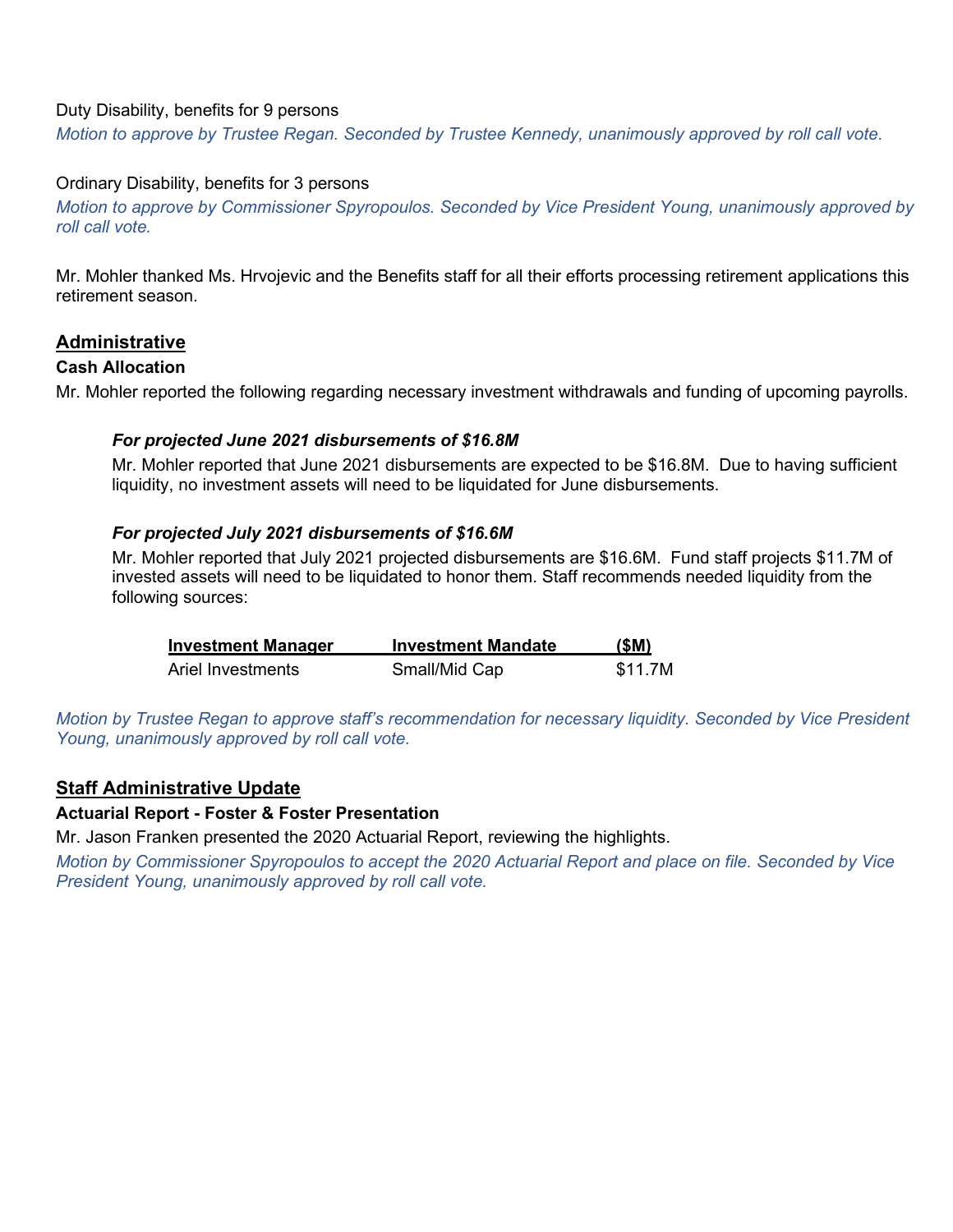# **Staff Administrative Update, continued**

### **Audited Financial Statements – Legacy Professionals Presentation**

Mr. Paul Doetsch presented the 2020 Financial Statement Report, reviewing the highlights.

# **Executive Session – ILCS 120, 2(c)(29) – Exception for meetings with internal or external auditor**

*Motion by Vice President Young to enter into Executive Session under the ILCS 120/2(c)(29). Seconded by Commissioner Spyropoulos, unanimously approved by roll call vote.*

*(Whereupon an Executive Session was held from 10:51 a.m. to 10:54 a.m.)*

*Motion by Commissioner Spyropoulos to accept the 2020 Audited Financial Statements and place on file. Seconded by Trustee Kennedy, unanimously approved by roll call vote.*

President Dalton thanked Mr. Franken, Mr. Doetsch and their teams for their efforts in completing the annual reports.

*(Whereupon the Staff Administrative Update(s) Agenda was discontinued, and the Legal and Legislative Agenda began)*

# **Legal & Legislative**

# **Administrative Policy revisions and approvals**

Mr. Mohler presented four administrative policies for Board consideration. Discussion ensued.

### **DRAFT Revised Fund Ethics Policy\***

*Motion by Commissioner Spyropoulos to approve the Revised Fund Ethics Policy. Seconded by Trustee Kennedy, unanimously approved by roll call vote.*

# **DRAFT Fiduciary Indemnification Agreement\***

*Motion by Vice President Young to approve the Fiduciary Indemnification Agreement. Seconded by Trustee Regan, unanimously approved by roll call vote.*

# **DRAFT FOIA Procedures Document\***

Discussion ensued, staff and legal counsel was requested by the Board to compare the draft policy to that of the MWRD. Consideration was deferred to the June meeting.

# **DRAFT Revised Tuition Reimbursement Program\***

*Motion by Vice President Young to approve the Revised Tuition Reimbursement Program. Seconded by Trustee Kennedy, unanimously approved by roll call vote.*

### **Presentation from Tom Walsh – Legislative Lobbyist**

Mr. Walsh reported to the Board on the status of legislation in the Illinois General Assembly related to pension funds. Discussion followed.

### **102nd Meeting of the Illinois General Assembly (Session-to-date Bills that may affect the Fund)**

Mr. Mohler gave updates on some additional pension bills in the Illinois Legislature that have been discussed at prior meetings. Discussion followed.

# **Staff Investment Update(s)**

**Manager Presentation to Trustees – LSV Asset Management**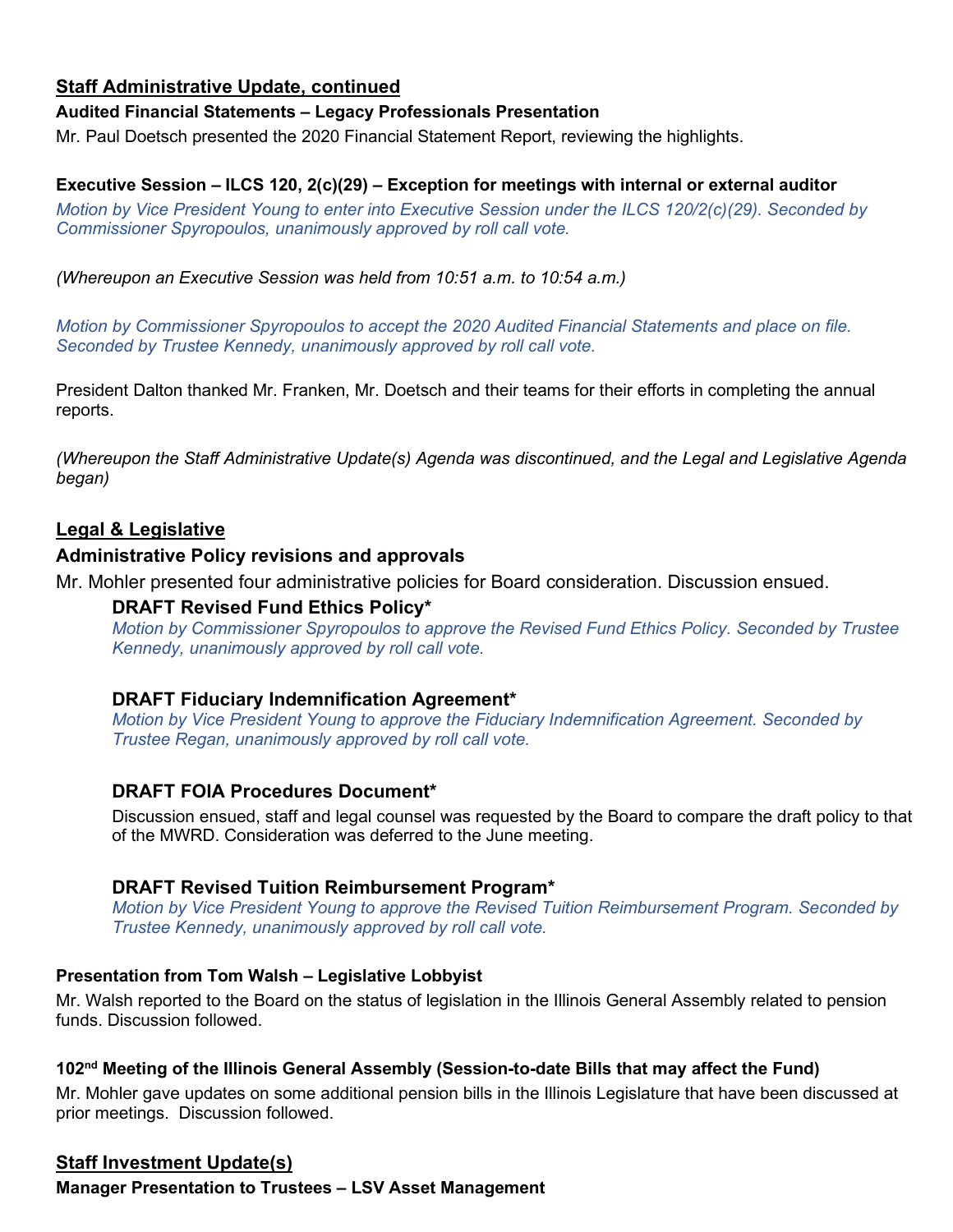Mr. Scott Kemper and Mr. Josef Lakonishok from LSV Asset Management presented to the Board an update on their international small-cap value mandate. Discussion ensued.

### **Executive Session – ILCS 5 120/2(c)(7), Exception for discussion of Sale or Purchase of Securities**

*Motion by Commissioner Spyropoulos to enter into Executive Session under the ILCS 120/2(c)(7). Seconded by Vice President Young, unanimously approved by roll call vote.*

*(Whereupon an Executive Session was held from 11:50 a.m. to 12:18 p.m.)*

#### **Watchlist Update\***

*Motion by Trustee Regan to remove DFA from the Watchlist. Seconded by Vice President Young, unanimously approved by roll call vote.*

### **RFP Global Low/Vol Equity Search - Process Update**

*Motion by Commissioner Spyropoulos to hire MFS and Northern Trust for the Global Low Vol mandate, allocating approximately \$40M to each manager, pending successful contract negotiations. Seconded by Trustee Kennedy, unanimously approved by roll call vote.*

Mr. Dalton directed Investment Staff and Consultant to review the portfolio and identify allocations where active management has a higher probability to outperform, net of fees, and within those allocations, where diverse managers provide services that could be considered.

*(Whereupon the Staff Investment Update(s) Agenda was discontinued, and the Staff Administrative Update(s) Agenda was resumed)* 

### **Staff Administrative Update, continued**

#### **Staff Office Attendance 2021 Considerations**

Mr. Mohler updated the Board on the current office attendance, noting that he is in close contact with the MWRD and keeping up-to-date with CDC guidelines, both of which will be considered when proposing future changes to office attendance.

#### **Retirement Casework Update**

Mr. Mohler reported to the Board that there are currently 42 retirement applications for 4/30, 10 for 5/31, and 1 for 6/1.

### **Pension Administration System – Project Update**

Ms. Murphy reported that the main text of the RFP has been drafted, current work is on the Appendices. Consideration of data cleansing options continues.

#### **Trustee Education Opportunities**\*

Mr. Gillespie reported on upcoming Trustee Education Opportunities, noting the upcoming 2021 NCPERS TEDS conference. He also reminded the Board of other available training - NCPERS webinars, IFEBP educational webcasts, and Marquette Associates online webinars.

### **Meeting attendance (reminder)**

To ensure that the minutes of the meeting are properly recorded, anyone attending the meeting via teleconference outside the Board members, Fund consultants, and pertinent Fund staff, were asked to identify themselves and affiliation, if any.